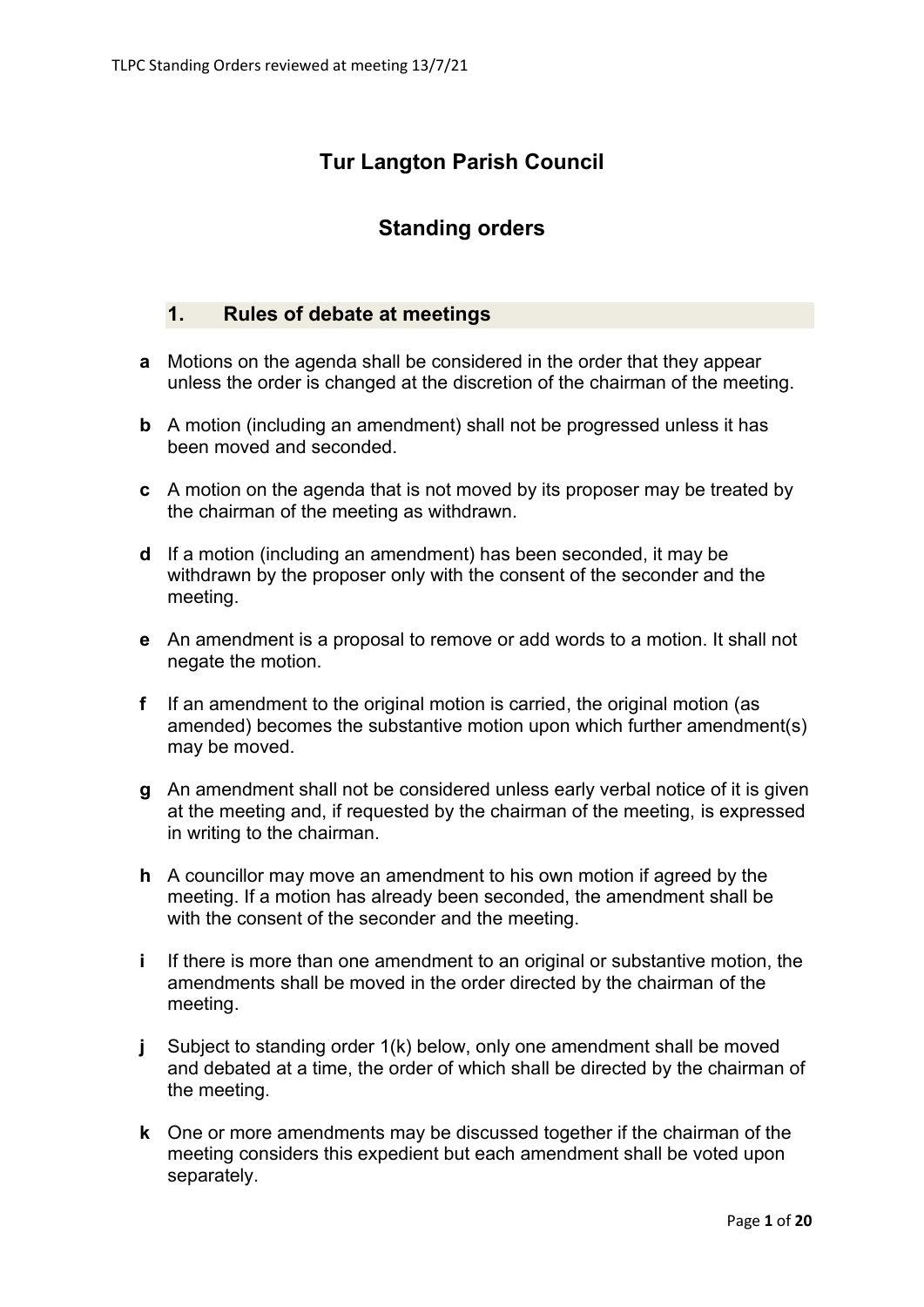- **l** A councillor may not move more than one amendment to an original or substantive motion.
- **m** The mover of an amendment has no right of reply at the end of debate on it.
- **n** Where a series of amendments to an original motion are carried, the mover of the original motion shall have a right of reply either at the end of debate of the first amendment or at the very end of debate on the final substantive motion immediately before it is put to the vote.
- **o** Unless permitted by the chairman of the meeting, a councillor may speak once in the debate on a motion except:
	- i. to speak on an amendment moved by another councillor;
	- ii. to move or speak on another amendment if the motion has been amended since he last spoke;
	- iii. to make a point of order;
	- iv. to give a personal explanation; or
	- v. in exercise of a right of reply.
- **p** During the debate of a motion, a councillor may interrupt only on a point of order or a personal explanation and the councillor who was interrupted shall stop speaking. A councillor raising a point of order shall identify the standing order which he considers has been breached or specify the other irregularity in the proceedings of the meeting he is concerned by.
- **q** A point of order shall be decided by the chairman of the meeting and his decision shall be final.
- **r** When a motion is under debate, no other motion shall be moved except:
	- i. to amend the motion;
	- ii. to proceed to the next business;
	- iii. to adjourn the debate;
	- iv. to put the motion to a vote;
	- v. to ask a person to be no longer heard or to leave the meeting;
	- vi. to refer a motion to a committee or sub-committee for consideration;
	- vii. to exclude the public and press;
	- viii. to adjourn the meeting; or
	- ix. to suspend particular standing order(s) excepting those which reflect mandatory statutory requirements.
- **s** Before an original or substantive motion is put to the vote, the chairman of the meeting shall be satisfied that the motion has been sufficiently debated and that the mover of the motion under debate has exercised or waived his right of reply.
- **t** Excluding motions moved under Standing Order 1(r) above, the contributions or speeches by a councillor shall relate only to the motion under discussion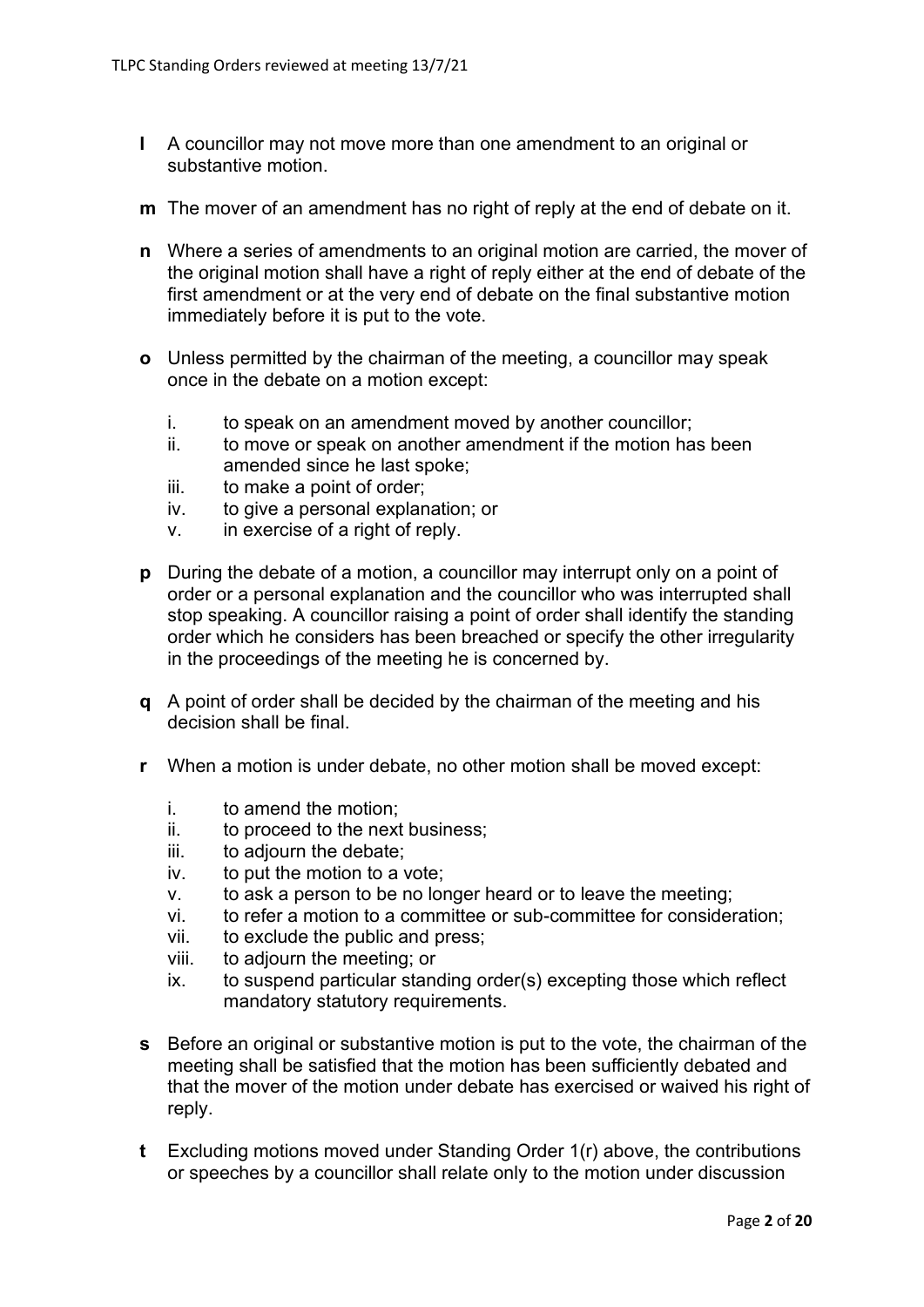and shall not exceed five minutes without the consent of the chairman of the meeting.

### **2. Disorderly conduct at meetings**

- a. No person shall obstruct the transaction of business at a meeting or behave offensively or improperly. If this standing order is ignored, the chairman of the meeting shall request such person(s) to moderate or improve their conduct.
- b. If person(s) disregard the request of the chairman of the meeting to moderate or improve their conduct, any councillor or the chairman of the meeting may move that the person be no longer heard or excluded from the meeting. The motion, if seconded, shall be put to the vote without discussion.
- c. If a resolution made under standing order 2(b) above is ignored, the chairman of the meeting may take further reasonable steps to restore order or to progress the meeting. This may include temporarily suspending or closing the meeting.

# **3. Meetings generally**

Full Committee meetings Committee meetings Sub-committee meetings

- **a. Meetings shall not take place in premises which at the time of the meeting are used for the supply of alcohol, unless no other premises are available free of charge or at a reasonable cost.**
- **b. The minimum three clear days for notice of a meeting does not include the day on which notice was issued, the day of the meeting, a Sunday, a day of the Christmas break, a day of the Easter break or of a bank holiday or a day appointed for public thanksgiving or mourning.**
- **c. The minimum three clear days' public notice for a meeting does not include the day on which the notice was issued or the day of the meeting unless the meeting is convened at shorter notice**
- **d. Meetings shall be open to the public unless their presence is prejudicial to the public interest by reason of the confidential nature of the business to be transacted or for other special reasons. The public's exclusion from part or all of a meeting shall be by a resolution which shall give reasons for the public's exclusion.**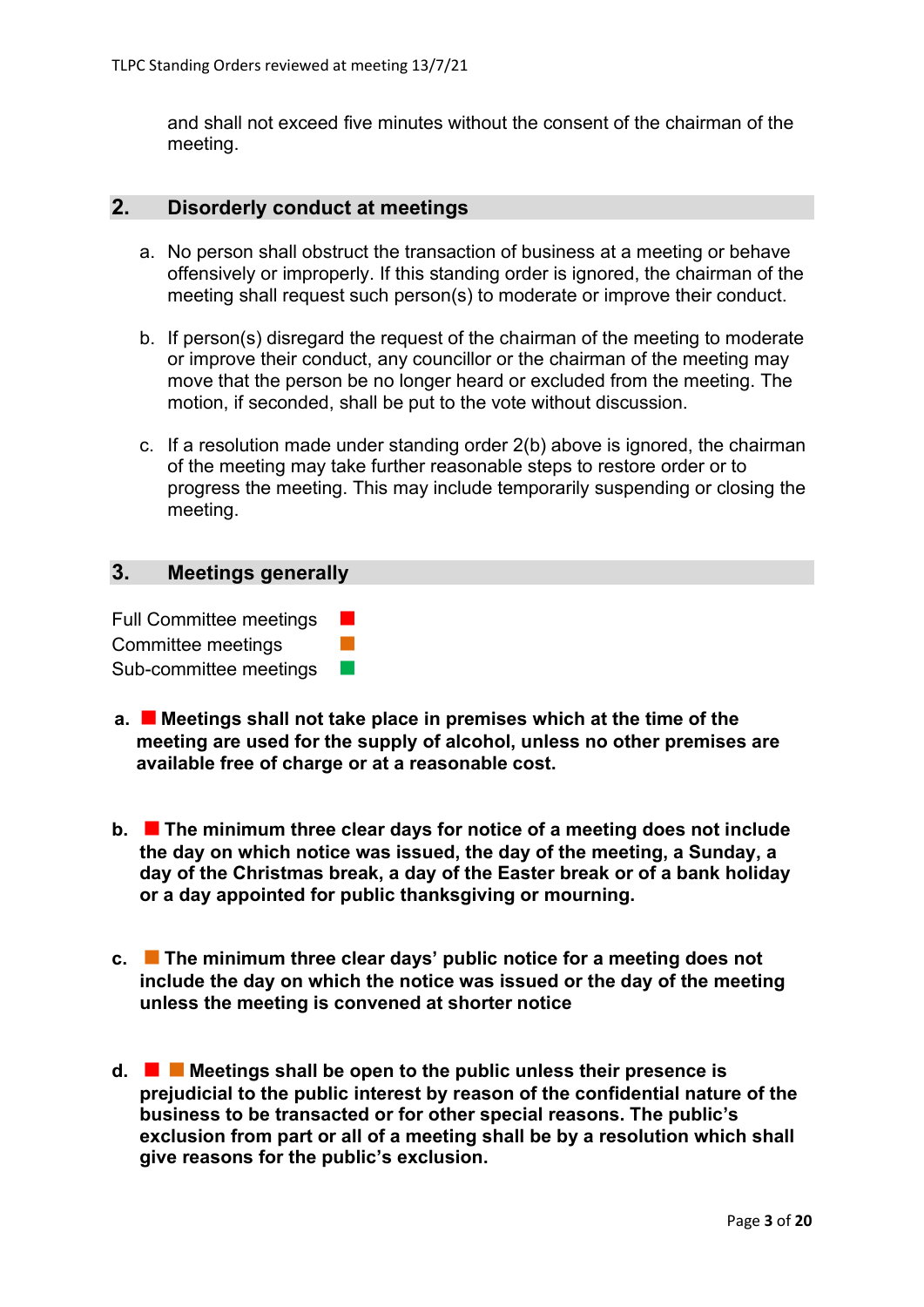- e. Members of the public may make representations, answer questions and give evidence at a meeting which they are entitled to attend in respect of the business on the agenda.
- f. The period of time designated for public participation at a meeting in accordance with standing order 3(e) above shall not exceed three minutes unless directed by the chairman of the meeting.
- g. Subject to standing order 3(f) above, a member of the public shall not speak for more than ten minutes.
- **h.** In accordance with standing order 3(e) above, a question shall not require a response at the meeting nor start a debate on the question. The chairman of the meeting may direct that a written or oral response be given.
- i. A person shall raise his hand when requesting to speak
- j. A person who speaks at a meeting shall direct his comments to the chairman of the meeting.
- k. Only one person is permitted to speak at a time. If more than one person wants to speak, the chairman of the meeting shall direct the order of speaking.
- **l. Subject to standing order 3(m) a person who attends a meeting is permitted to report on the meeting whilst the meeting is open to the public. To "report" means to film, photograph, make an audio recording of meeting proceedings, use any other means for enabling persons not present to see or hear the meeting as it takes place or later or to report or provide oral or written commentary about the meeting so that the report or commentary is available as the meeting takes place or later to persons not present.**
- **m. A person present at a meeting may not provide an oral report or oral commentary about a meeting as it takes place without permission**
- **n. The press shall be provided with reasonable facilities for the taking of their report of all or part of a meeting at which they are entitled to be present**
- **o. Subject to standing orders which indicate otherwise, anything authorised or required to be done by, to or before the Chairman of the Council may in his absence be done by, to or before the Vice-Chairman of the Council (if there is one).**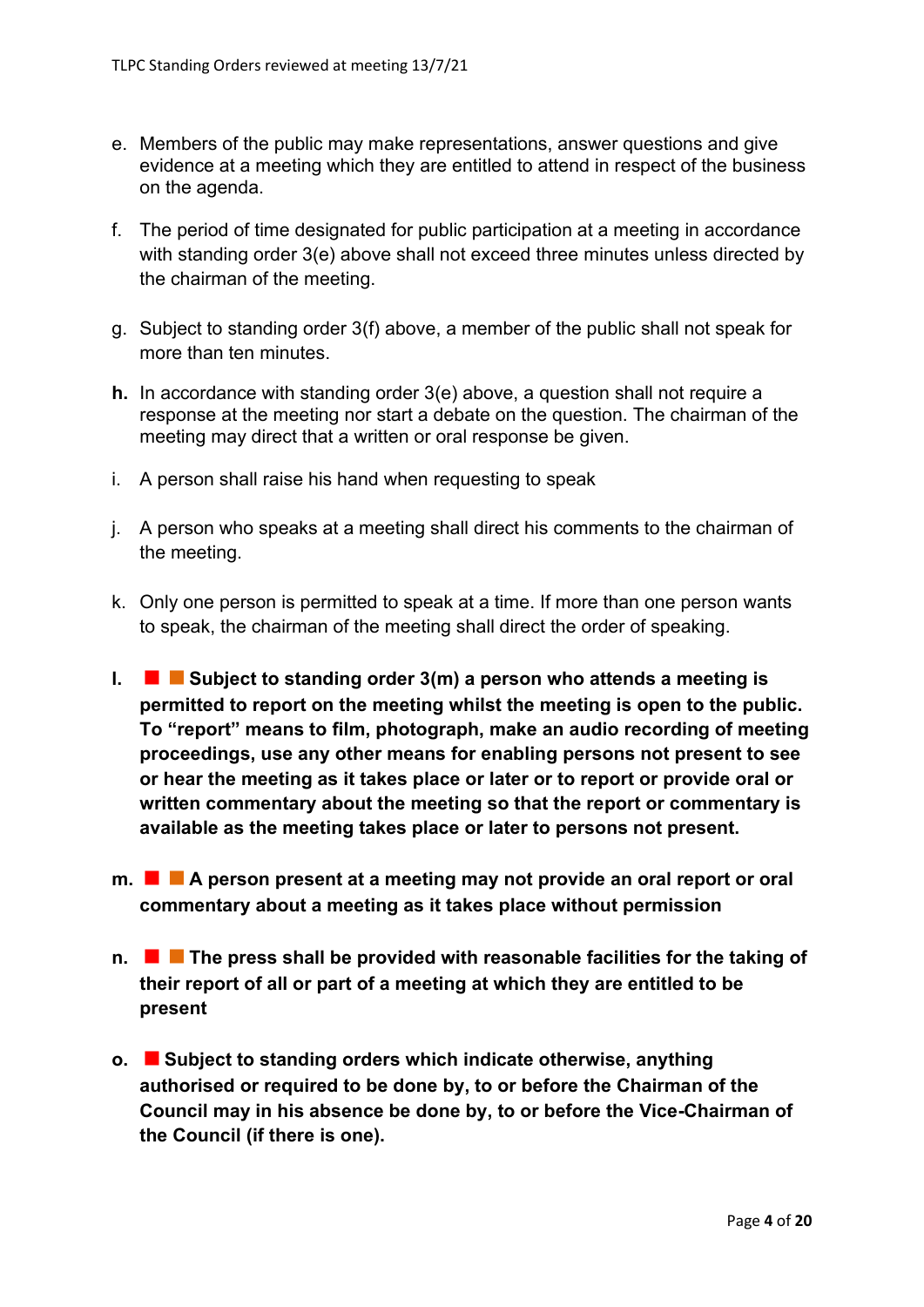- **p. The Chairman, if present, shall preside at a meeting. If the Chairman is absent from a meeting, the Vice-Chairman, if present, shall preside (if there is one). If both the Chairman and the Vice-Chairman are absent from a meeting, a councillor as chosen by the councillors present at the meeting shall preside at the meeting.**
- **q. Subject to a meeting being quorate, all questions at a meeting shall be decided by a majority of the councillors or councillors with voting rights present and voting.**
- **r. The chairman of a meeting may give an original vote on any matter put to the vote, and in the case of an equality of votes may exercise his casting vote whether or not he gave an original vote.** *See standing orders 5(h) and (i) below for the different rules that apply in the election of the Chairman of the Council at the annual meeting of the council.*
- **s. Unless standing orders provide otherwise, voting on a question shall be by a show of hands. At the request of a councillor, the voting on any question shall be recorded so as to show whether each councillor present and voting gave his vote for or against that question**. Such a request shall be made before moving on to the next item of business on the agenda.
- t. The minutes of a meeting shall include an accurate record of the following:
	- i. the time and place of the meeting;
	- ii. the names of councillors who are present and the names of councillors who are absent;
	- iii. interests that have been declared by councillors and non-councillors with voting rights;
	- iv the granting of dispensations (if any) to councillors and non-councillors with voting rights
	- v. whether a councillor or non-councillor with voting rights left the meeting when matters that they held interests in were being considered;
	- vi. if there was a public participation session; and

vii. the resolutions made.

u. **A councillor or a non-councillor with voting rights who has a disclosable pecuniary interest or another interest as set out in the Council's code of conduct in a matter being considered at a meeting is subject to statutory limitations or restrictions under the code on his right to participate and vote on that matter.**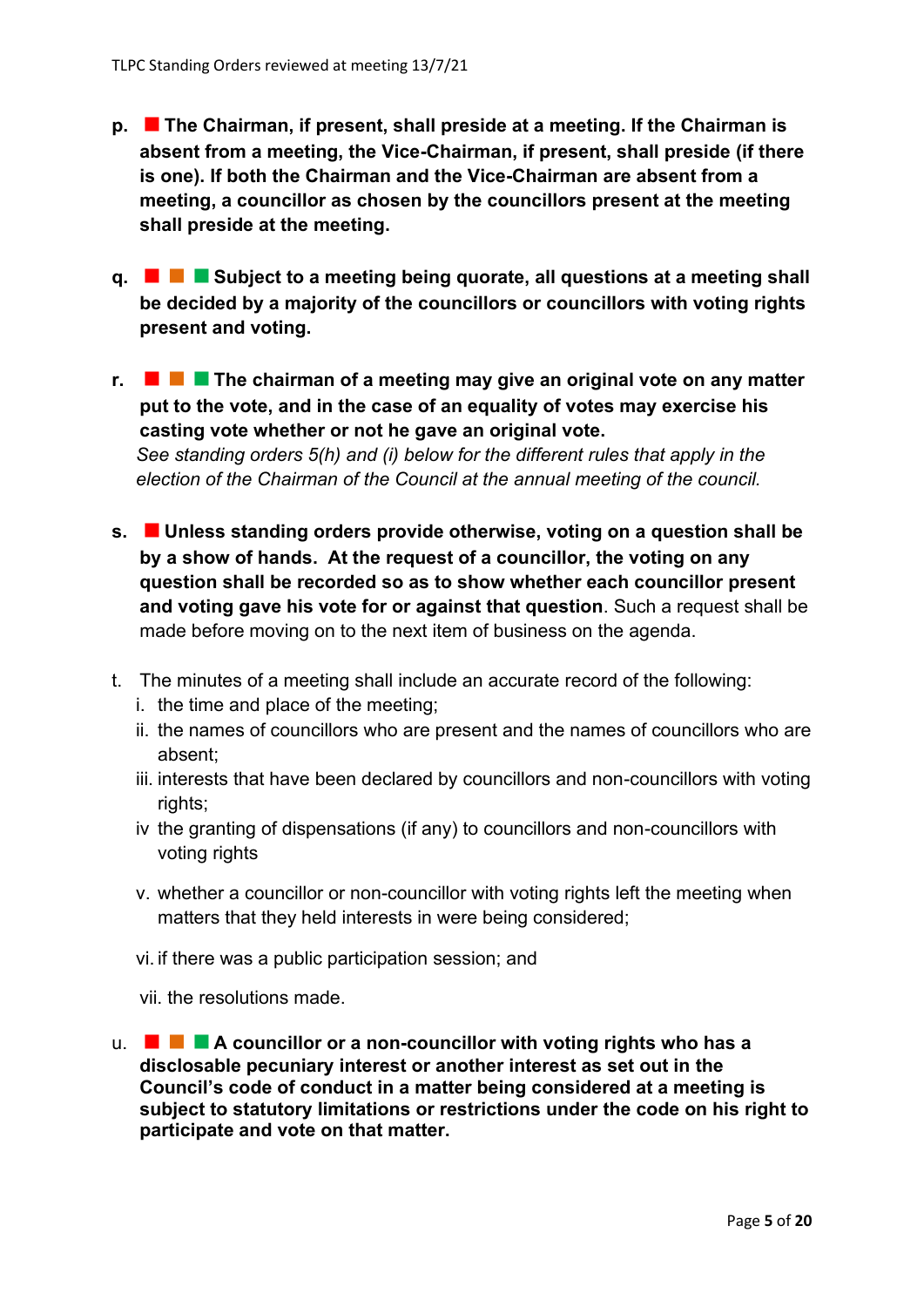**v. No business may be transacted at a meeting unless at least one-third of the whole number of members of the council are present and in no case shall the quorum of a meeting be less than three.**

See standing order 4d (viii) below for the quorum of a committee or subcommittee meeting.

- w. **If a meeting is or becomes inquorate no business shall be transacted** and the meeting shall be closed. The business on the agenda for the meeting shall be adjourned to another meeting**.** If the meeting is not quorate and there is no information from absent councillors it will be closed after 30 minutes from the publicised start time.
- **x.** A meeting shall not exceed a period of 2½ hours

# **4. Committees and sub-committees**

- **a Unless the council determines otherwise, a committee may appoint a subcommittee whose terms of reference and members shall be determined by the committee.**
- **b The members of a committee may include non-councillors unless it is a committee which regulates and controls the finances of the council.**
- **c. Unless the council determines otherwise, all the members of an advisory committee and a sub-committee of the advisory committee may be noncouncillors.**
- d The council may appoint standing committees or other committees as may be necessary, and:
- i. shall determine their terms of reference;
- ii shall determine the number and time of the ordinary meetings of a standing committee up until the date of the next annual meeting of the Council
- iii. shall permit a committee, other than in respect of the ordinary meetings of a committee, to determine the number and time of its meetings;
- $iv.$  shall, subject to standing orders  $4(b)$  and (c) above, appoint and determine the terms of office of members of such a committee;
- v may, subject to standing orders 4(b) and (c) above, appoint and determine the terms of office of the substitute members to a committee whose role is to replace the ordinary members at a meeting of a committee if the ordinary members of the committee confirm to the Proper Officer 7 days before the meeting that they are unable to attend;
- vi. shall, after it has appointed the members of a standing committee, appoint the chairman of the standing committee;
- vii. shall permit a committee other than a standing committee, to appoint its own chairman at the first meeting of the committee;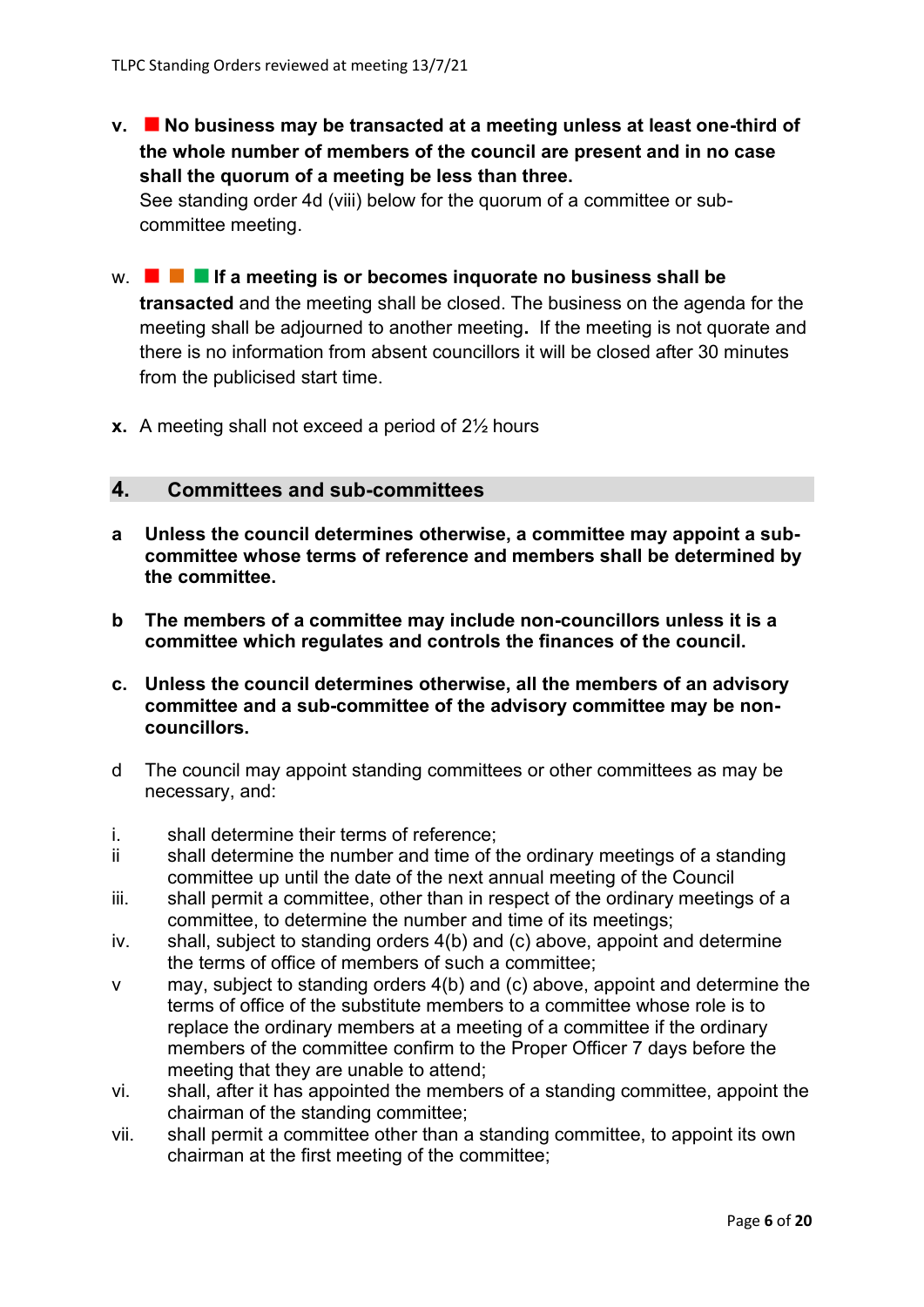- viii. shall determine the place, notice requirements and quorum for a meeting of a committee and a sub-committee which shall be no less than three;
- ix shall determine if the public may participate at a meeting of a committee;
- x. shall determine if the public and press are permitted to attend the meetings of a sub-committee and also the advance public notice requirements, if any, required for the meetings of a sub-committee;
- xi. shall determine if the public may participate at a meeting of a sub-committee that they are permitted to attend; and
- xii. may dissolve a committee.

## **5. Ordinary council meetings**

- **a. In an election year, the annual meeting of the council shall be held on or within 14 days following the day on which the new councillors elected take office.**
- **b. In a year which is not an election year, the annual meeting of a council shall be held on such day in May as the council may decide.**
- **c. If no other time is fixed, the annual meeting of the council shall take place at 6pm.**
- d. **In addition to the annual meeting of the council, at least three other ordinary meetings shall be held in each year on such dates and times as the council decides.**
- **e. The first business conducted at the annual meeting of the council shall be the election of the Chairman and Vice-Chairman (if any) of the Council.**
- **f. The Chairman of the Council, unless he has resigned or becomes disqualified, shall continue in office and preside at the annual meeting until his successor is elected at the next annual meeting of the council.**
- **g. The Vice-Chairman of the Council, if there is one, unless he resigns or becomes disqualified, shall hold office until immediately after the election of the Chairman of the Council at the next annual meeting of the council.**
- **h. In an election year, if the current Chairman of the Council has not been re-elected as a member of the Council, he shall preside at the annual meeting until a successor Chairman of the Council has been elected. The current Chairman of the Council shall not have an original vote in respect of the election of the new Chairman of the Council but shall give a casting vote in the case of an equality of votes.**
- **i. In an election year, if the current Chairman of the Council has been reelected as a member of the council, he shall preside at the meeting until a new Chairman of the Council has been elected. He may exercise an**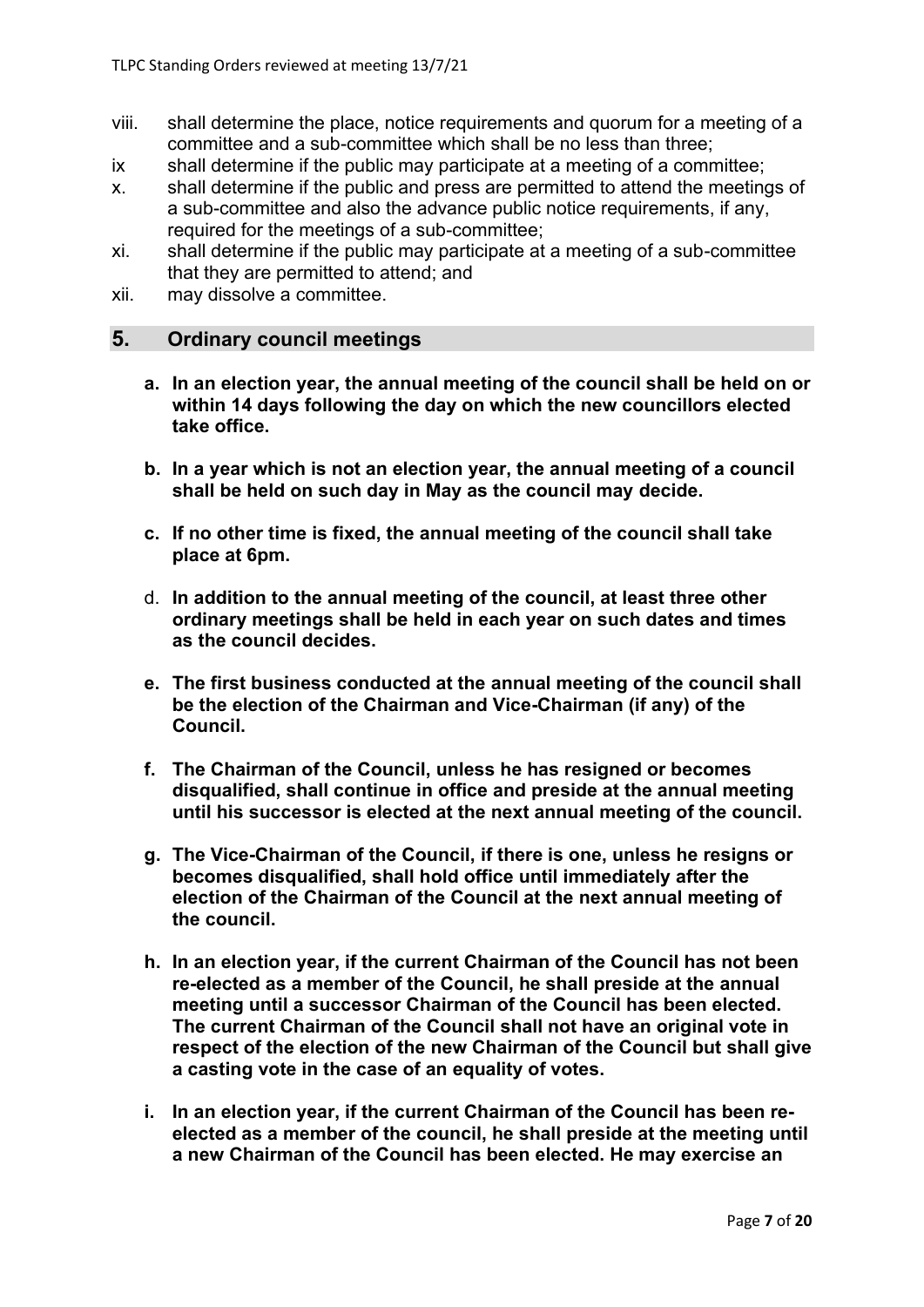## **original vote in respect of the election of the new Chairman of the Council and shall give a casting vote in the case of an equality of votes.**

- j. Following the election of the Chairman of the Council and Vice-Chairman (if any) of the Council at the annual meeting, the business of the annual meeting shall include:
	- i. **In an election year, delivery by the Chairman of the Council and councillors of their acceptance of office forms unless the council resolves for this to be done at a later date. In a year which is not an election year, delivery by the Chairman of the Council of his acceptance of office form unless the council resolves for this to be done at a later date;**
	- ii. Confirmation of the accuracy of the minutes of the last meeting of the council;
	- iii. Receipt of the minutes of the last meeting of a committee;
	- iv. Consideration of the recommendations made by a committee;
	- v. Review of delegation arrangements to committees, subcommittees, staff and other local authorities;
	- vi. Review of the terms of reference for committees;
	- vii. Appointment of members to existing committees;
	- viii. Appointment of any new committees in accordance with standing order 4 above;
	- ix. Review and adoption of appropriate standing orders and financial regulations;
	- x. Review of arrangements, including legal agreements) with other local authorities, not-for-profit bodies and businesses;
	- xi. Review of representation on or work with external bodies and arrangements for reporting back;
	- xii In an election year, to make arrangements with a view to the Council becoming eligible to exercise the general power of competence in the future
	- xiii. Review of inventory of land and assets including buildings and office equipment
	- xiv. Review of the council's procedures for handling requests made under the Freedom of Information Act 2000 and the Data Protection legislation (see also Standing Orders 11, 20 and 21
- k. The following will be reviewed annually at the ordinary meeting of the council relevant to its anniversary
	- i. Arrangements for insurance cover in respect of all insured risks;
	- ii. The council's and/or staff subscriptions to other bodies;

# **6. Extraordinary meetings of the council and committees and subcommittees**

**a. The Chairman of the Council may convene an extraordinary meeting of the council at any time.**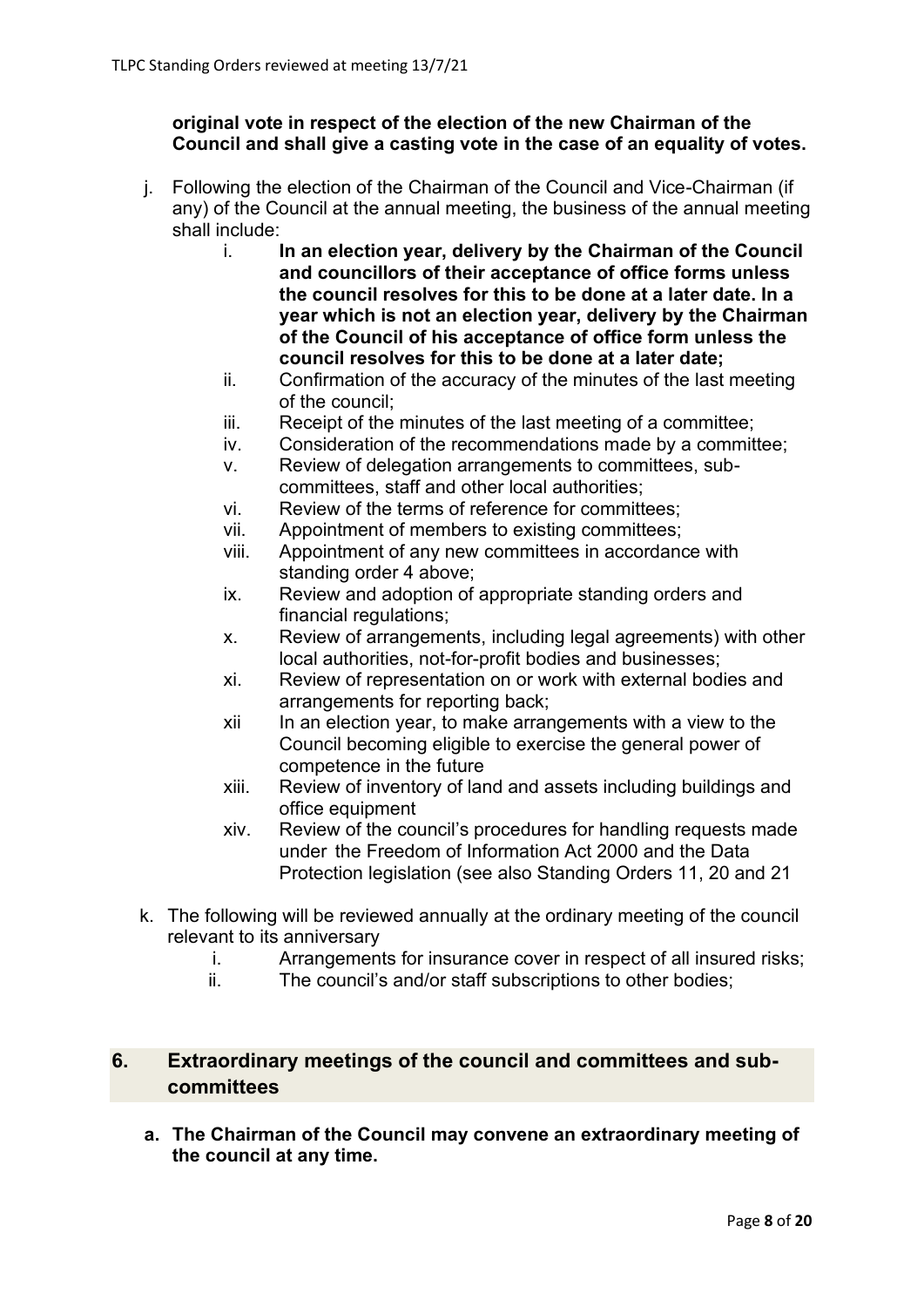- **b. If the Chairman of the Council does not call an extraordinary meeting of the Council within seven days of having been requested in writing to do so by two councillors, any two councillors may convene an extraordinary meeting of the Council. The public notice giving the time, place and agenda for such a meeting shall be signed by the two councillors.**
- c. The chairman of a committee [or a sub-committee] may convene an extraordinary meeting of the committee [or the sub-committee] at any time.
- d. If the chairman of a committee [or a sub-committee] does not call an extraordinary meeting within 7 days of having been requested by to do so by 2 members of the committee [or the sub-committee], any 2 members of the committee [or the sub-committee] may convene an extraordinary meeting of the committee [and a sub-committee].

### **7. Previous resolutions**

- a. A resolution shall not be reversed within six months except either by a special motion, which requires written notice by at least 2 councillors to be given to the Proper Officer in accordance with standing order 9 below, or by a motion moved in pursuance of the recommendation of a committee or a subcommittee.
- b. When a motion moved pursuant to standing order 7(a) above has been disposed of, no similar motion may be moved within a further six months.

# **8. Voting on appointments**

a. Where more than two persons have been nominated for a position to be filled by the Council and none of those persons has received an absolute majority of votes in their favour, the name of the person having the least number of votes shall be struck off the list and a fresh vote taken. This process shall continue until a majority of votes is given in favour of one person. A tie in votes may be settled by the casting vote exercisable by the chairman of the meeting.

# **9. Motions for a meeting that require written notice to be given to the Proper Officer**

- a. A motion shall relate to the responsibilities of the meeting for which it is tabled and in any event shall relate to the performance of the Council's statutory functions, powers and obligations or an issue which specifically affects the Council's area or its residents.
- b. No motion may be moved at a meeting unless it is on the agenda and the mover has given written notice of its wording to the Proper Officer at least 10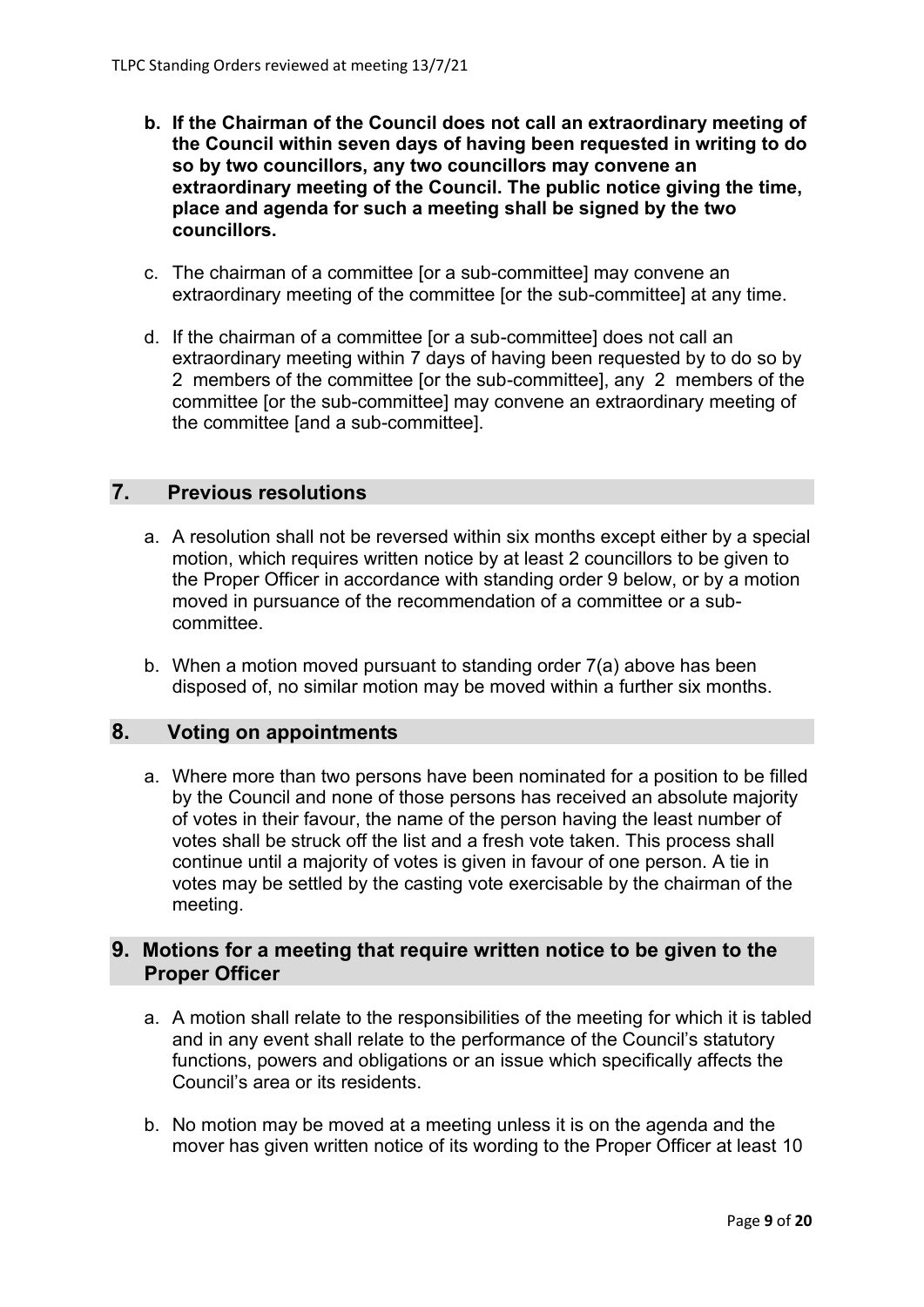clear days before the meeting. Clear days do not include the day of the notice or the day of the meeting.

- c. The Proper Officer may, before including a motion on the agenda received in accordance with standing order 9(b) above, correct obvious grammatical or typographical errors in the wording of the motion.
- d. If the Proper Officer considers the wording of a motion received in accordance with standing order 9(b) above is not clear in meaning, the motion shall be rejected until the mover of the motion resubmits it, so that it can be understood, in writing to the Proper Officer at least 7 clear days before the meeting.
- e. If the wording or subject of a proposed motion is considered improper, the Proper Officer shall consult with the chairman of the forthcoming meeting or, as the case may be, the councillors who have convened the meeting, to consider whether the motion shall be included in the agenda or rejected.
- f. The decision of the Proper Officer as to whether or not to include the motion on the agenda shall be final.
- g. Motions received shall be recorded in a book for that purpose and numbered in the order that they are received.
- h. Motions rejected shall be recorded in a book for that purpose with an explanation by the Proper Officer for their rejection.

### **10. Motions at a meeting that do not require written notice**

- a. The following motions may be moved at a meeting without written notice to the Proper Officer;
	- i. to correct an inaccuracy in the draft minutes of a meeting;
	- ii. to move to a vote;
	- iii. to defer consideration of a motion;
	- iv. to refer a motion to a particular committee or sub-committee;
	- v. to appoint a person to preside at a meeting;
	- vi. to change the order of business on the agenda;
	- vii. to proceed to the next business on the agenda;
	- viii. to require a written report;
	- ix. to appoint a committee or sub-committee and their members;
	- x. to extend the time limits for speaking;
	- xi. to exclude the press and public from a meeting in respect of confidential or other information which is prejudicial to the public interest;
	- xii. to not hear further from a councillor or a member of the public;
	- xiii. to exclude a councillor or member of the public for disorderly conduct;
	- xiv. to temporarily suspend the meeting;
	- xv. to suspend a particular standing order (unless it reflects mandatory statutory requirements);
	- xvi. to adjourn the meeting; or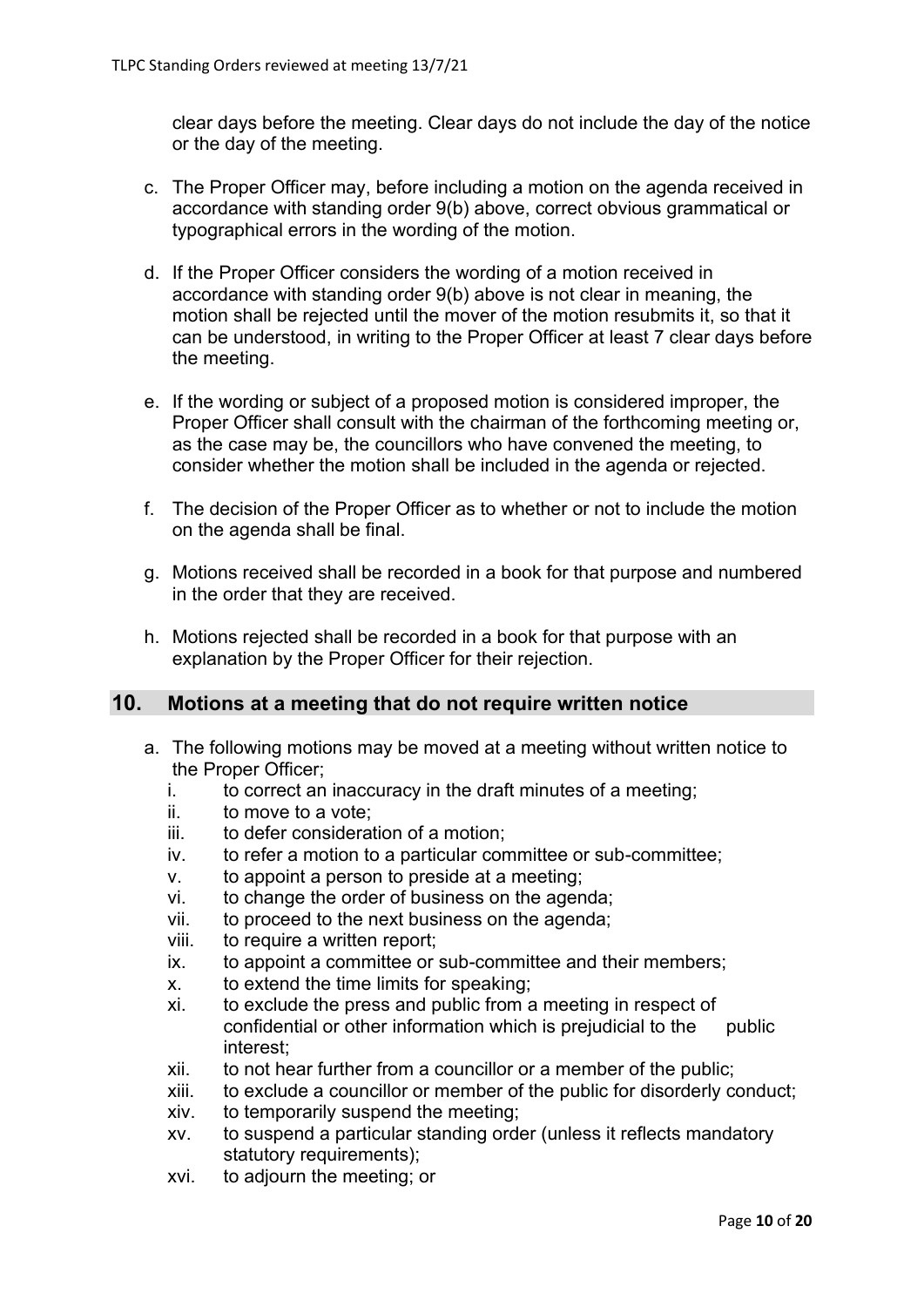xvii. to close a meeting.

#### **11. Managing Information**

See also Standing Order 20

- **a. The Council shall have in place and keep under review, technical and organisational measures to keep secure information (including personal data) which it holds in paper and electronic form. Such arrangements shall include deciding who has access to personal data and encryption of personal data**
- **b. The Council shall have in place, and keep under review, policies for the retention and safe destruction of all information (including personal data) which it holds in paper and electronic form. The Council's retention policy shall confirm the period for which information (including personal data) shall be retained or If this is not possible the criteria used to determine that period (e.g. the Limitation Act 1980)**
- **c. The agenda, papers that support the agenda and the minutes of a meeting shall not disclose or otherwise undermine confidential information or personal data without legal justification**
- **d. Councillors, staff, the Council's contractors and agents shall not disclose confidential information or personal data without legal justification**

#### **12. Draft minutes**

| <b>Full Committee meetings</b> |  |
|--------------------------------|--|
| Committee meetings             |  |
| Sub-committee meetings         |  |

- a. If the draft minutes of a preceding meeting have been served on councillors with the agenda to attend the meeting at which they are due to be approved for accuracy, they shall be taken as read.
- b. There shall be no discussion about the draft minutes of a preceding meeting except in relation to their accuracy. A motion to correct an inaccuracy in the draft minutes shall be moved in accordance with standing order 10(a)(i).
- c. The accuracy of draft minutes, including any amendment(s) made to them, shall be confirmed by resolution and shall be signed by the chairman of the meeting and stand as an accurate record of the meeting to which the minutes relate.
- d. If the chairman of the meeting does not consider the minutes to be an accurate record of the meeting to which they relate, he shall sign the minutes and include a paragraph in the following terms or to the same effect: "The chairman of this meeting does not believe that the minutes of the meeting of the ( ) held on [date] in respect of ( ) were a correct record but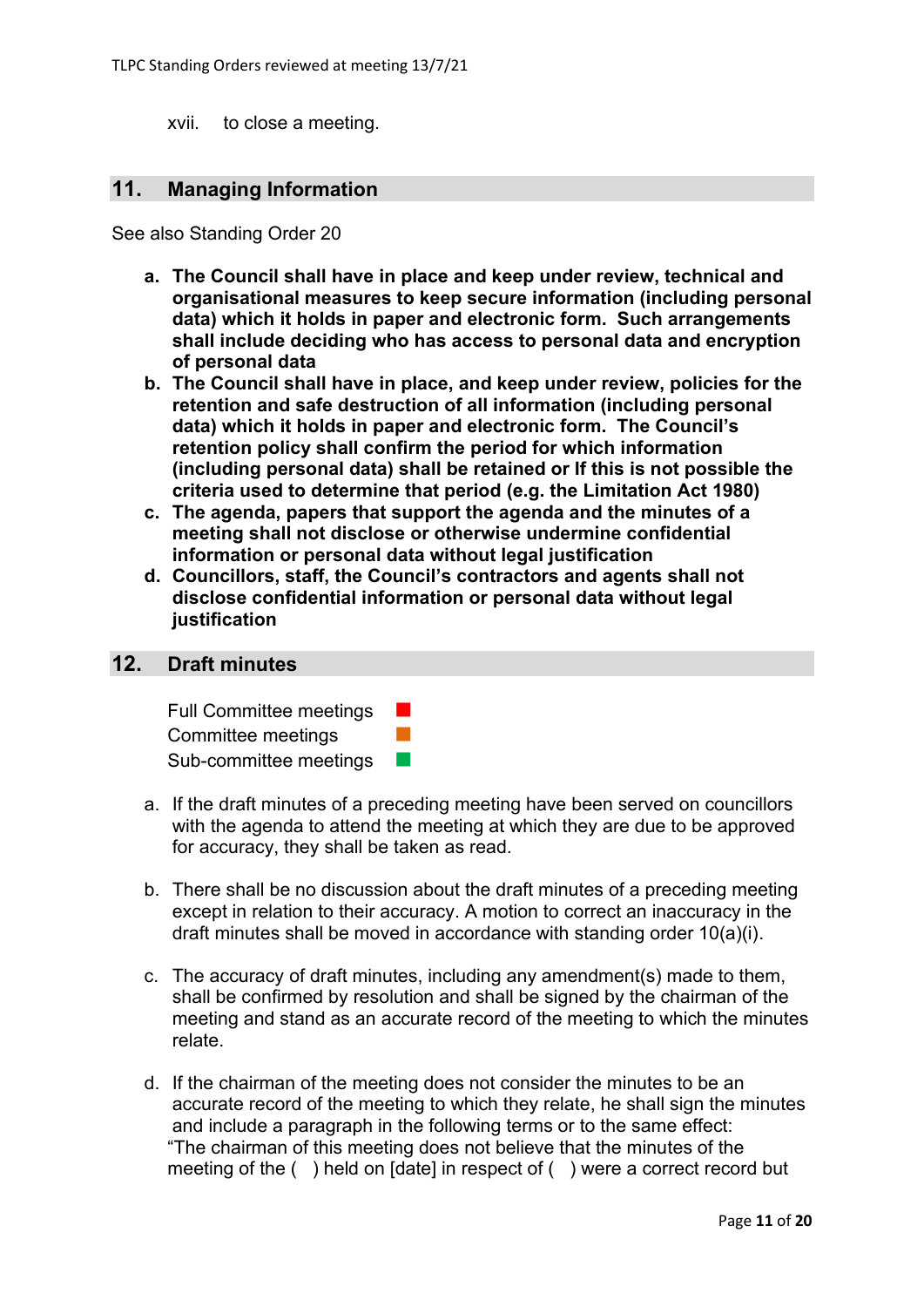his view was not upheld by the meeting and the minutes are confirmed as an accurate record of the proceedings."

- e. **If the Council's gross annual income or expenditure (whichever is higher) does not exceed £25,000, it shall publish draft minutes on a website which is publicly accessible and free of charge not later than one month after the meeting has taken place**
- f. Subject to the publication of draft minutes in accordance with Standing Order 129e) and Standing Order 20(a) and following a resolution which confirms the accuracy of the minutes of a meeting, the draft minutes or recordings of the meeting for which approved minutes exist shall be destroyed

# **13. Code of conduct and dispensations**

See also standing order 3(u)

- a. All councillors and non-councillors with voting rights shall observe the code of conduct adopted by the council.
- b. Unless he has been granted a dispensation, a councillor or non-councillor with voting rights shall withdraw from a meeting when it is considering a matter in which he has a disclosable pecuniary interest. He may return to the meeting after it has considered the matter in which he had the interest.
- c. Unless he has been granted a dispensation, a councillor or non-councillor with voting rights shall withdraw from a meeting when it is considering a matter in which he has another interest if so required by the council's code of conduct. He may return to the meeting after it has considered the matter in which he had the interest.
- d. **Dispensation requests shall be in writing and submitted to the Proper Officer** as soon as possible before the meeting, or failing that, at the start of the meeting for which the dispensation is required.
- e. A decision as to whether to grant a dispensation shall be made by a meeting of the council, or committee or sub-committee for which the dispensation is required and that decision is final.
- f. A dispensation request shall confirm:
	- i. the description and the nature of the disclosable pecuniary interest or other interest to which the request for the dispensation relates;
	- ii. whether the dispensation is required to participate at a meeting in a discussion only or a discussion and a vote;
	- iii. the date of the meeting or the period (not exceeding four years) for which the dispensation is sought; and
	- iv. an explanation as to why the dispensation is sought.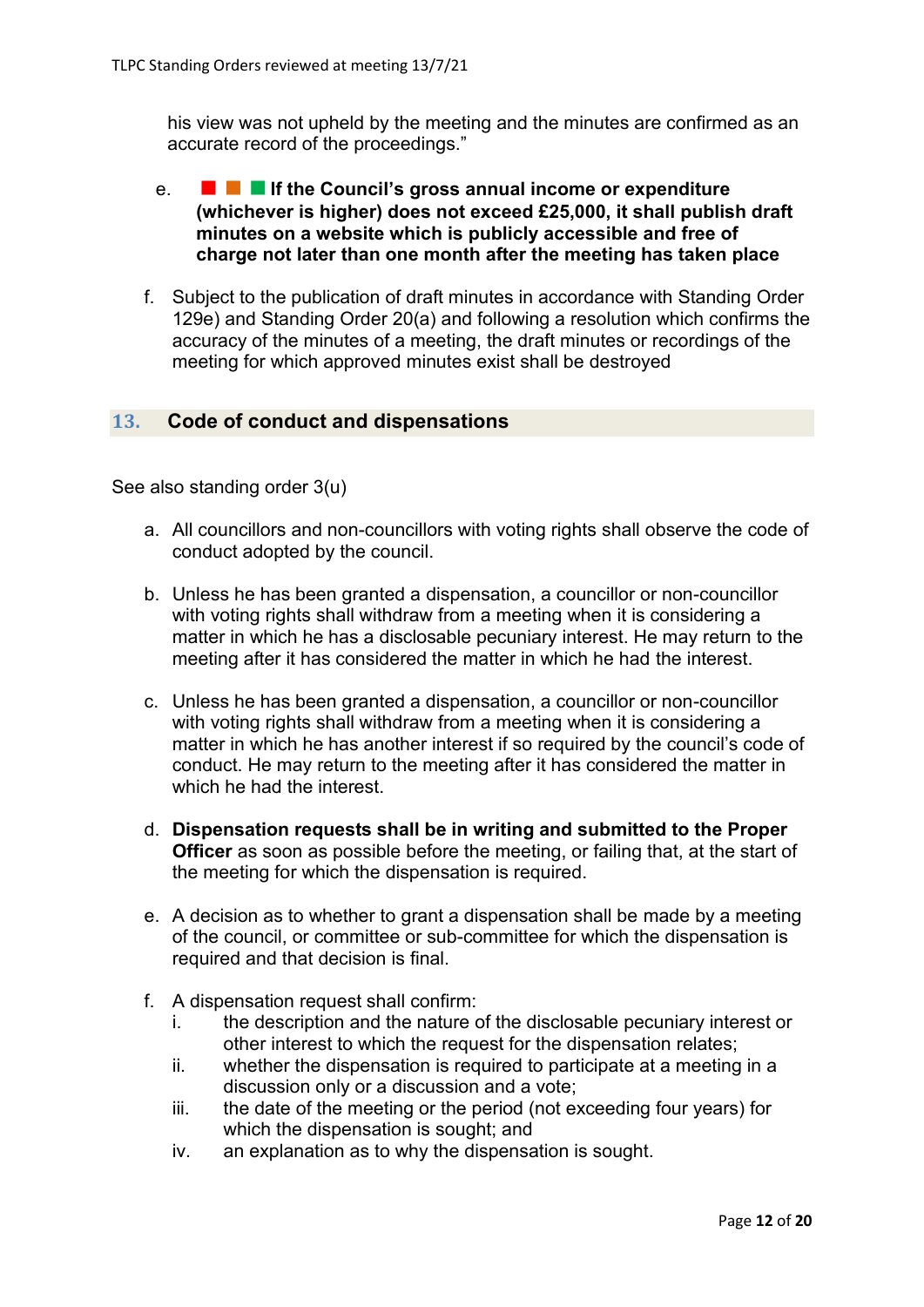- g. Subject to standing orders 13(d) and (f) above, dispensations requests shall be considered at the beginning of the meeting of the council, or committee or a sub-committee for which the dispensation is required
- **h. A dispensation may be granted in accordance with standing order 13(e) above if having regard to all relevant circumstances any of the following apply:**
- **i. without the dispensation the number of persons prohibited from participating in the particular business would be so great a proportion of the meeting transacting the business as to impede the transaction of the business or**
- **ii. granting the dispensation is in the interests of persons living in the council's area or**
- **iii. it is otherwise appropriate to grant a dispensation.**

#### **14. Code of conduct complaints**

- a. Upon notification by the District or Unitary Council that it is dealing with a complaint that a councillor or non-councillor with voting rights has breached the Council's code of conduct, the Proper Officer shall, subject to standing order 11 above, report this to the council.
- b. Where the notification in standing order 14(a) above relates to a complaint made by the Proper Officer, the Proper Officer shall notify the Chairman of Council of this fact, and the Chairman shall nominate another staff member or councillor (but not the councillor to whom the complaint relates) to assume the duties of the Proper Officer in relation to the complaint until it has been determined and the council has agreed what action, if any, to take in accordance with standing order 14(d) below.
- c. The council may:
	- i. provide information or evidence where such disclosure is necessary to progress an investigation of the complaint or is a legal requirement;
	- ii. seek information relevant to the complaint from the person or body with statutory responsibility for investigation of the matter;
- **d. Upon notification by the District or Unitary Council that a councillor or non-councillor with voting rights has breached the Council's code of conduct, the council shall consider what, if any, action to take against him. Such action excludes disqualification or suspension from office.**

# **15. Proper Officer**

- a. The Proper Officer shall be the clerk
- b The Proper Officer shall:
	- i. **at least three clear days before a meeting of the council, a committee or a sub-committee,**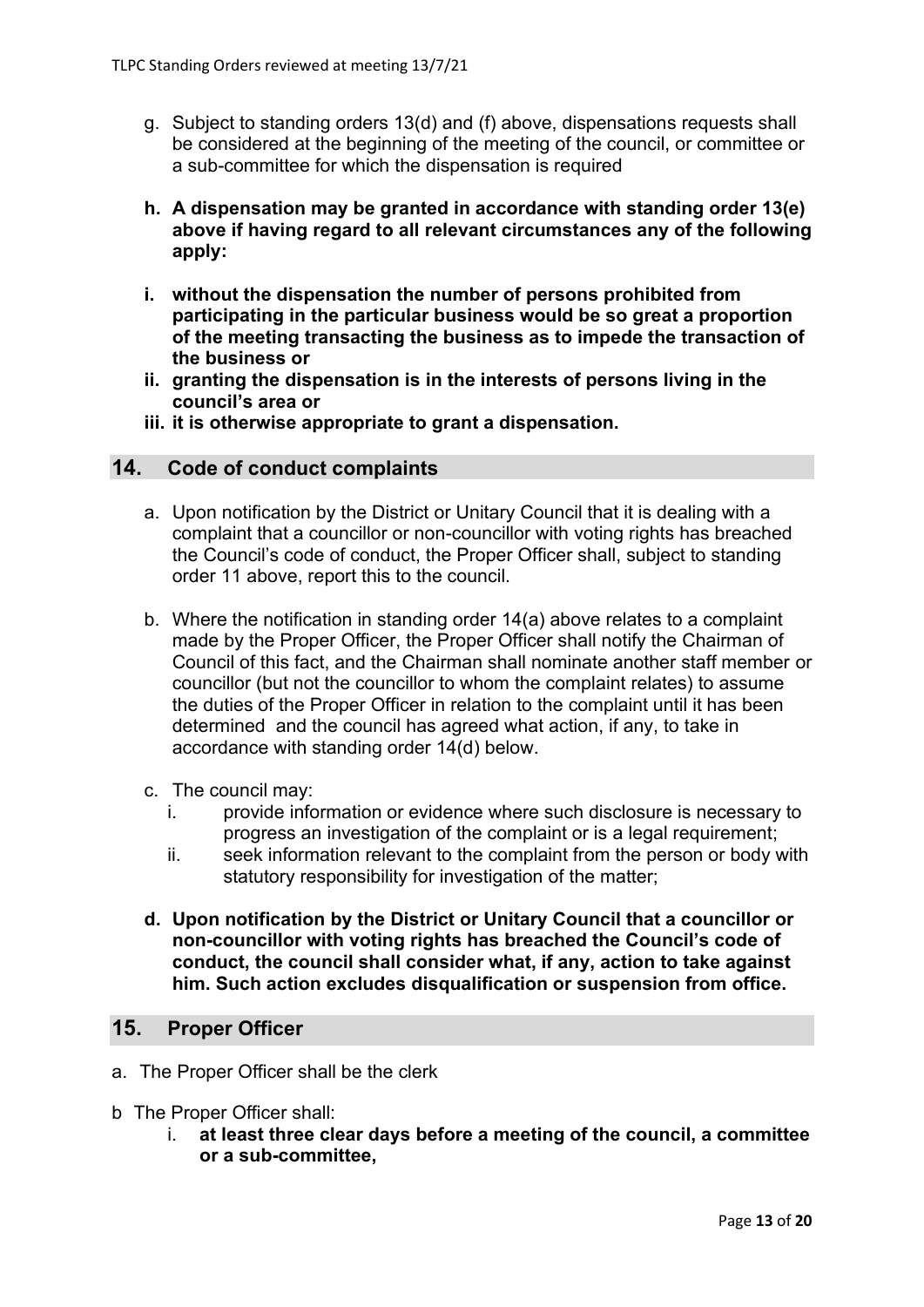- **serve on councillors by delivery or post at their residences or by email authenticated in such a manner as the Proper Officer thinks fit, a signed summons confirming the time, place and the agenda (provided the councillor has consented to service by email) and**
- **Provide, in a conspicuous place, public notice of the time, place and agenda (provided that the public notice with agenda of an extraordinary meeting of the Council convened by councillors is signed by them).**

*See standing order 3(b) above for the meaning of clear days for a meeting of a full council and standing order 3 (c) above for a meeting of a committee;*

- ii. subject to standing order 9 above, include on the agenda all motions in the order received unless a councillor has given written notice at least 7 days before the meeting confirming his withdrawal of it;
- iii. **convene a meeting of Council for the election of a new Chairman of the Council, occasioned by a casual vacancy in his office;**
- **iv. facilitate inspection of the minute book by local government electors;**
- **v. receive and retain copies of byelaws made by other local authorities;**
- **vi.** hold acceptance of office forms from councillors;
- **vii.** hold a copy of every councillor's register of interests;
- **viii.** assist with responding to requests made under the Freedom of Information legislation, in accordance with the Council's relevant policies and procedures;
	- ix. liaise, as appropriate, with the Council's Data Protection Officer, (if there is one)
	- **x.** receive and send general correspondence and notices on behalf of the Council except where there is a resolution to the contrary;
	- **xi.** assist in the organisation of, storage of, access to, security of and destruction of information held by the Council is paper and electronic form subject to the requirements of data protection and freedom of information legislation and other legitimate requirements (e.g. the Limitation Act 1980);
- **xii.** arrange for legal deeds to be executed; *See also standing order 23 below.*
- *xiii.* arrange or manage the prompt authorisation, approval, and instruction regarding any payments to be made by the Council in accordance with the its financial regulations;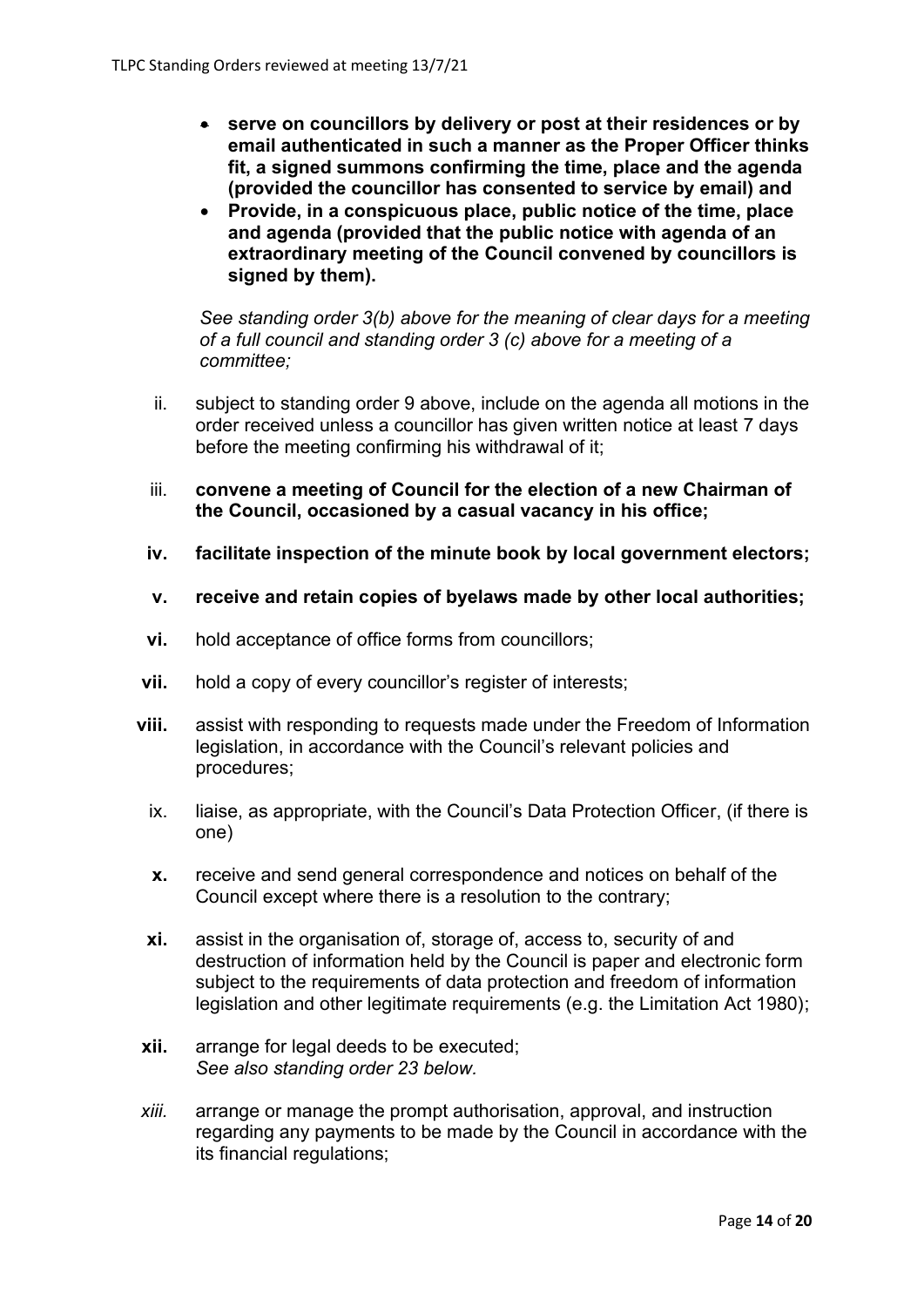- xiv. Receive planning lists showing planning applications and refer any relating to Tur Langton to all councillors within two working days of receipt to facilitate an extraordinary meeting if the nature of a planning application requires consideration before the next ordinary meeting of the council
- *xv.* manage access to information about the Council via the publication scheme

#### **16. Responsible Financial Officer**

a. The Council shall appoint appropriate staff member(s) to undertake the work of the Responsible Financial Officer when the Responsible Financial Officer is absent.

#### **17. Accounts and accounting statements**

- a. "Proper practices" in standing orders refer to the most recent version of Governance and Accountability for Local Councils – a Practitioners' Guide (England)
- b. All payments by the council shall be authorised, approved and paid in accordance with the law, proper practices and the council's financial regulations.
- c. The Responsible Financial Officer shall supply to each councillor six times a year a statement to summarise:
- i. the council's receipts and payments (or income and expenditure) for each quarter:
- ii. the council's aggregate receipts and payments (or income and expenditure) for the year to date;
- iii. the balances held at the end of the quarter being reported

and which includes a comparison with the budget for the financial year and highlights any actual or potential overspends.

- d As soon as possible after the financial year end at 31 March, the Responsible Financial Officer shall provide:
	- i. each councillor with a statement summarising the Council's receipts and payments (or income and expenditure) for the last quarter and the year to date for information; and
	- ii. to the full council the accounting statements for the year in the form of Section 2 of the annual governance and accountability return, as required by proper practices, for consideration and approval.
- e. The year-end accounting statements shall be prepared in accordance with proper practices and applying the form of accounts determined by the Council (receipts and payments, or income and expenditure) for a year to 31 March. A completed draft annual governance and accountability return shall be presented to each councillor before the end of the following month of May. The annual governance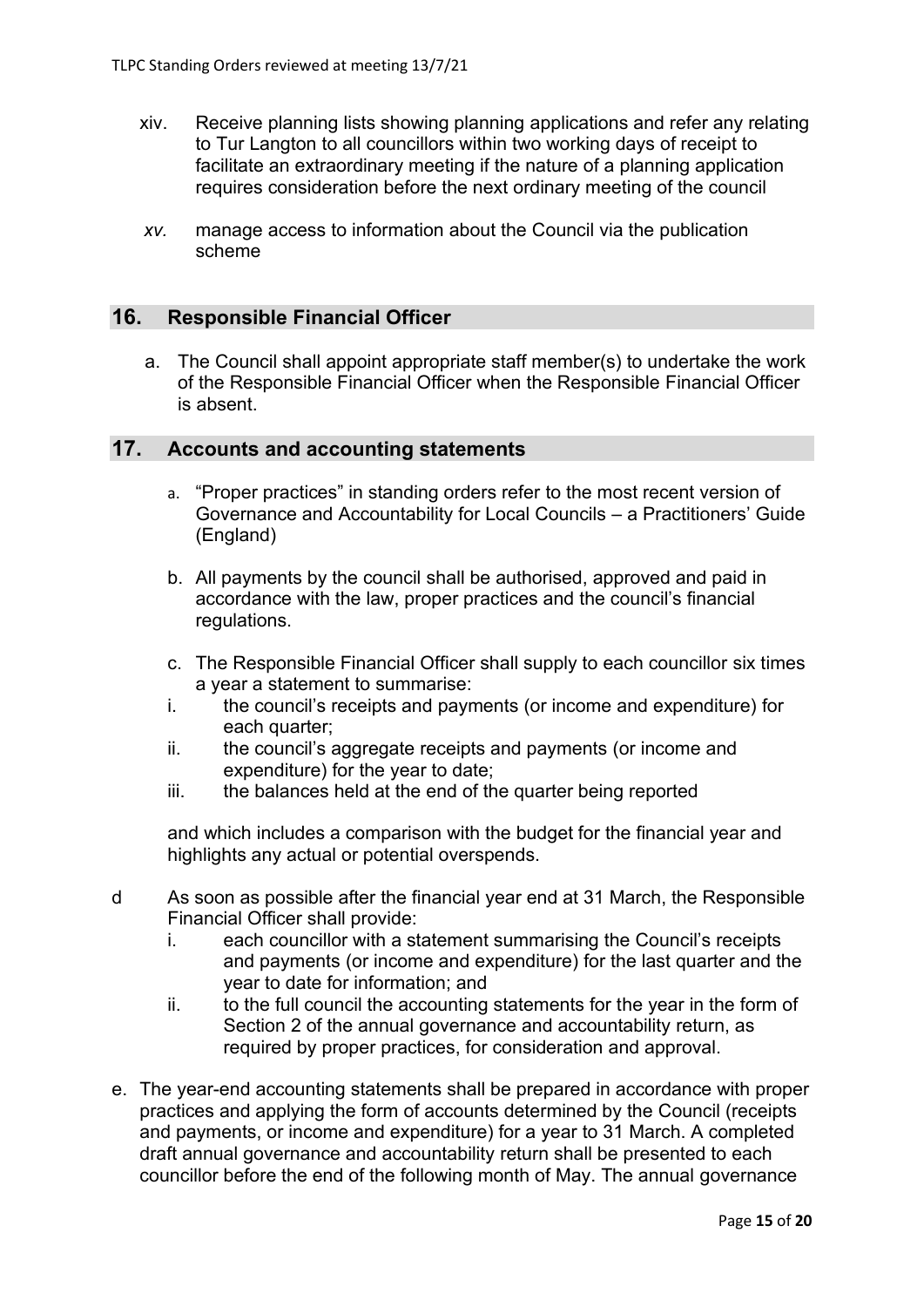and accountability return of the Council, which is subject to external audit, including the annual governance statement, shall be presented to council for consideration and formal approval before 30 June.

# **18. Financial controls and procurement**

- a. The council shall consider and approve financial regulations drawn up by the Responsible Financial Officer, which shall include detailed arrangements in respect of the following:
	- i. the keeping of accounting records and systems of internal controls;
	- ii. the assessment and management of financial risks faced by the Council;
	- iii. the work of the independent internal auditor in accordance with proper practices and the receipt of regular reports from the internal auditor, which shall be required at least annually;
	- iv. the inspection and copying by councillors and local electors of the Council's accounts and/or orders of payments; and
	- v. whether contracts with an estimated value of below £25,000 due to special circumstances are exempt from a tendering process or procurement exercise.
- b. Financial regulations shall be reviewed regularly and at least annually for fitness of purpose.
- **c. A public contract regulated by the Public Contracts Regulations 2015 with an estimated value in excess of £25,000 but less than the relevant thresholds in 18(f) is subject to Regulations 109-114 of the Public Contracts 2015 which include a requirement on the Council to advertise the contract opportunity on the Contracts Finder website regardless of what other means it uses the advertise the opportunity unless it proposes to use an existing list of approved suppliers (framework agreement)**

**A public contract regulated by the Public Contracts Regulations 2015 with an estimated value in excess of £25,000 but less than the relevant thresholds referred to in standing order 18(f) is subject to the "light touch" arrangements under Regulations 109-114 of the Public Contracts Regulations 2015 unless it proposes to use an existing list of approved suppliers (framework agreement).**

- **d.** Subject to additional requirements in the financial regulations of the Council, the tender process for contracts for the supply of goods, materials, services or the execution of works with value greater than £25,000 shall include, as a minimum, the following steps:
	- i. a specification for the goods, materials, services or the execution of works shall be drawn up;
	- ii. an invitation to tender shall be drawn up to confirm (i) the Council's specification (ii) the time, date and address for the submission of tenders (iii)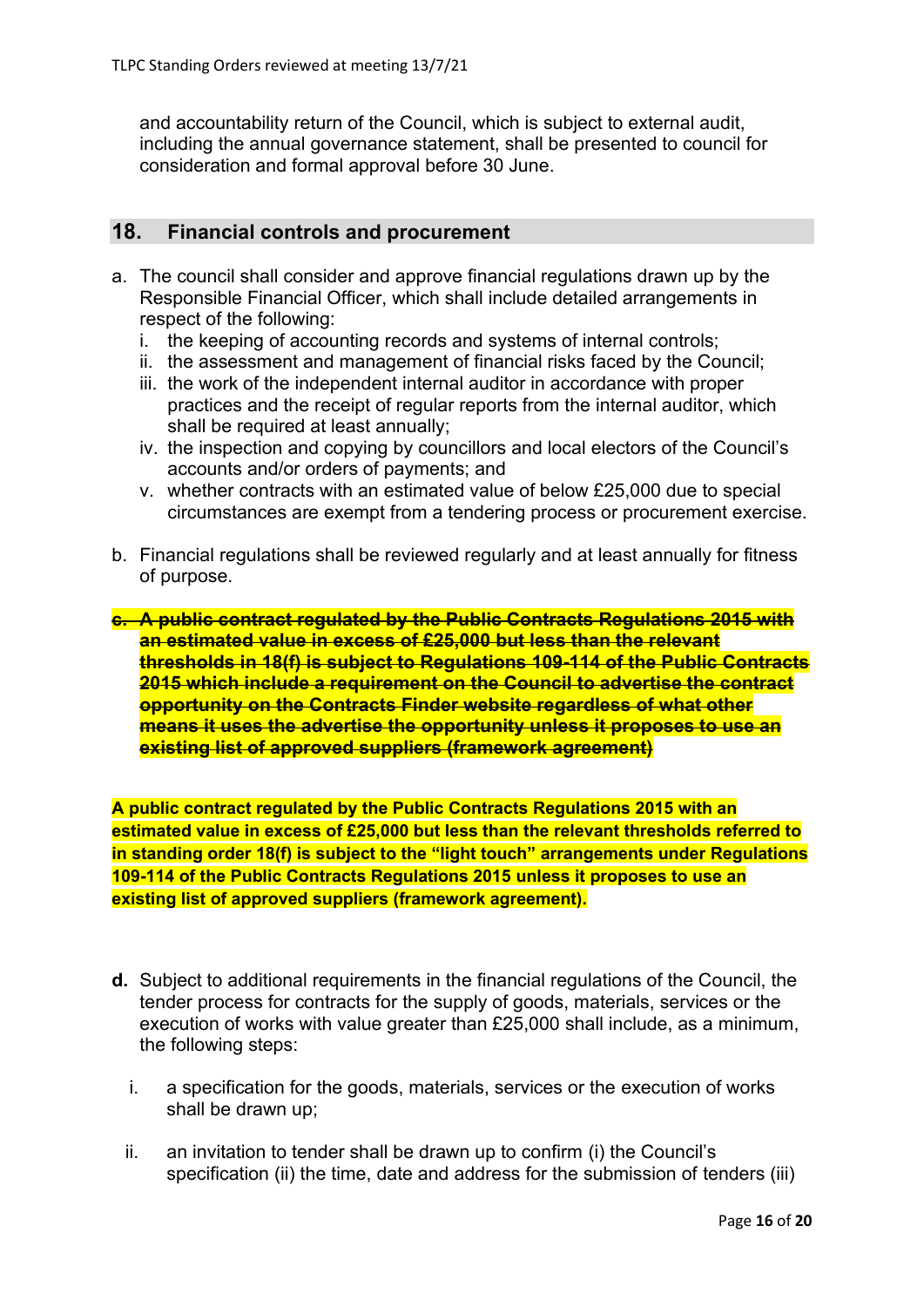the date of the Council's written response to the tender and (iv) the prohibition on prospective contractors contacting councillors or staff to encourage or support their tender outside the prescribed process;

iii. tenders are to be submitted in writing in a sealed marked envelope addressed to the Proper Officer;

#### iv. the invitation to tender shall be advertised in a local newspaper and in any other manner that is appropriate;

- v. tenders shall be opened by the Proper Officer in the presence of at least one councillor after the deadline for submission of tenders has passed;
- vi. tenders are to be reported to and considered by the appropriate meeting of the Council or a committee or sub-committee with delegated responsibility.
- **e** Neither the council, nor a committee or a sub-committee with delegated responsibility for considering tenders, is bound to accept the lowest value tender.

**f A Public Contract regulated by the Public Contracts Regulations 2015 with an estimated value in excess of £189,330 for a public service or supply contract or in excess of £4,733,252 for a public works contract; or £633,540 for a social and other specific services contract (or other thresholds determined by the European Commission every two years and published in the Official Journal of the European Union (OJEU)) shall comply with the relevant procurement procedures and other requirements in the Public Contracts Regulations 2015 which include advertising the contract opportunity on the Contracts Finder website and in OJEU**

**Where the value of a contract is likely to exceed the threshold specified by the Office of Government Commerce from time to time, the Council must consider whether the Public Contracts Regulations 2015 or the Utilities Contracts Regulations 2016 apply to the contract and, if either of those Regulations apply, the Council must comply with procurement rules. NALC's procurement guidance contains further details.**

**g A public contract in connection with the supply of gas, heat, electricity, drinking water, transport services or postal services to the public; or the provision of a port or airport; or the exploration for or extraction of gas, oil or solid fuel with an estimated value in excess of £378,660 for a supply, services or design contract; or in excess of £4,733,252 for a works contract; or £633,540 for a social and other specific services contract (or other thresholds determined by the European Commission every two years and published in OJEU) shall comply with the relevant procurement procedures and other requirements in the Utilities Contracts Regulations 2016**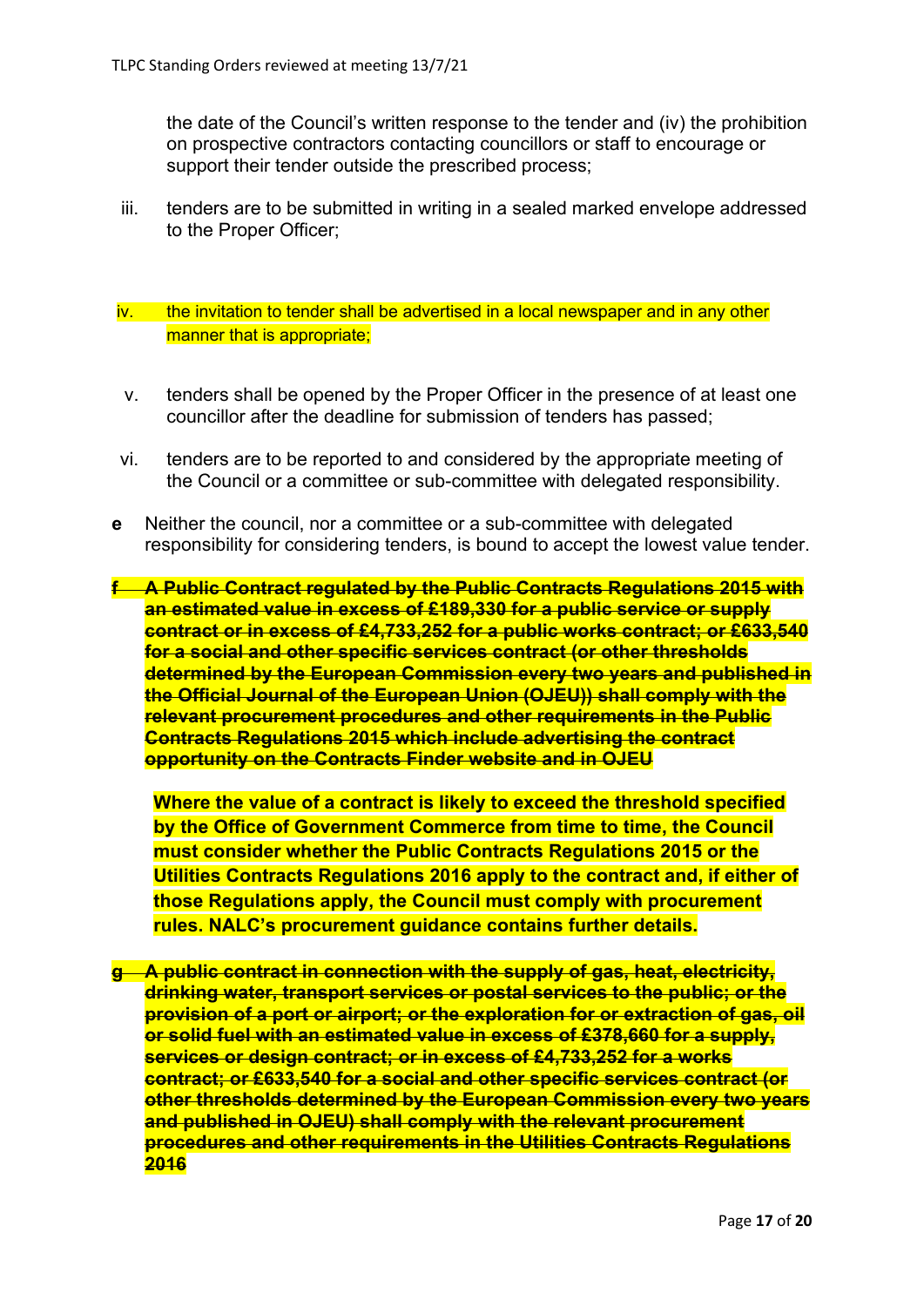# **19. Handling staff matters**

- **a** A matter personal to a member of staff that is being considered by a meeting of the Council is subject to standing order 11 above.
- **b** Subject to the council's policy regarding absences from work the clerk shall notify the chairman (or in his absence another councillor), giving the reason for the absence as soon as possible and no later than the end of the working day on which the absence occurs.
- **c** The chairman and one other councillor shall upon a resolution conduct a review of the performance and annual appraisal of the work of the clerk. The reviews and appraisal shall be reported in writing and is subject to approval by resolution by the council
- **d** Subject to the council's policy regarding the handling of grievance matters, the clerk shall contact the chairman or in his absence another councillor in respect of an informal or formal grievance matter, and this matter shall be reported back and progressed by resolution of the council
- **e** Subject to the council's policy regarding the handling of grievance matters if an informal or formal grievance matter raised by the clerk relates to the chairman this shall be communicated to another member of the council which shall be reported back and progressed by resolution of the council.
- **f** Any persons responsible for all or part of the management of staff shall treat as confidential the written records of all meetings relating to their performance, capabilities, grievance or disciplinary
- **g** In accordance with standing order 11(a), persons with line management responsibilities shall have access to staff records referred to in standing order 19(f)

## **20. Responsibilities to provide information**

See also standing order 21

- **a. In accordance with freedom of information legislation, the Council shall publish information in accordance with its publication scheme and respond to requests for information held by the Council**
- **b. The Council shall publish information in accordance with the requirements of the Smaller Authorities (Transparency Requirements) (England) Regulations 2015**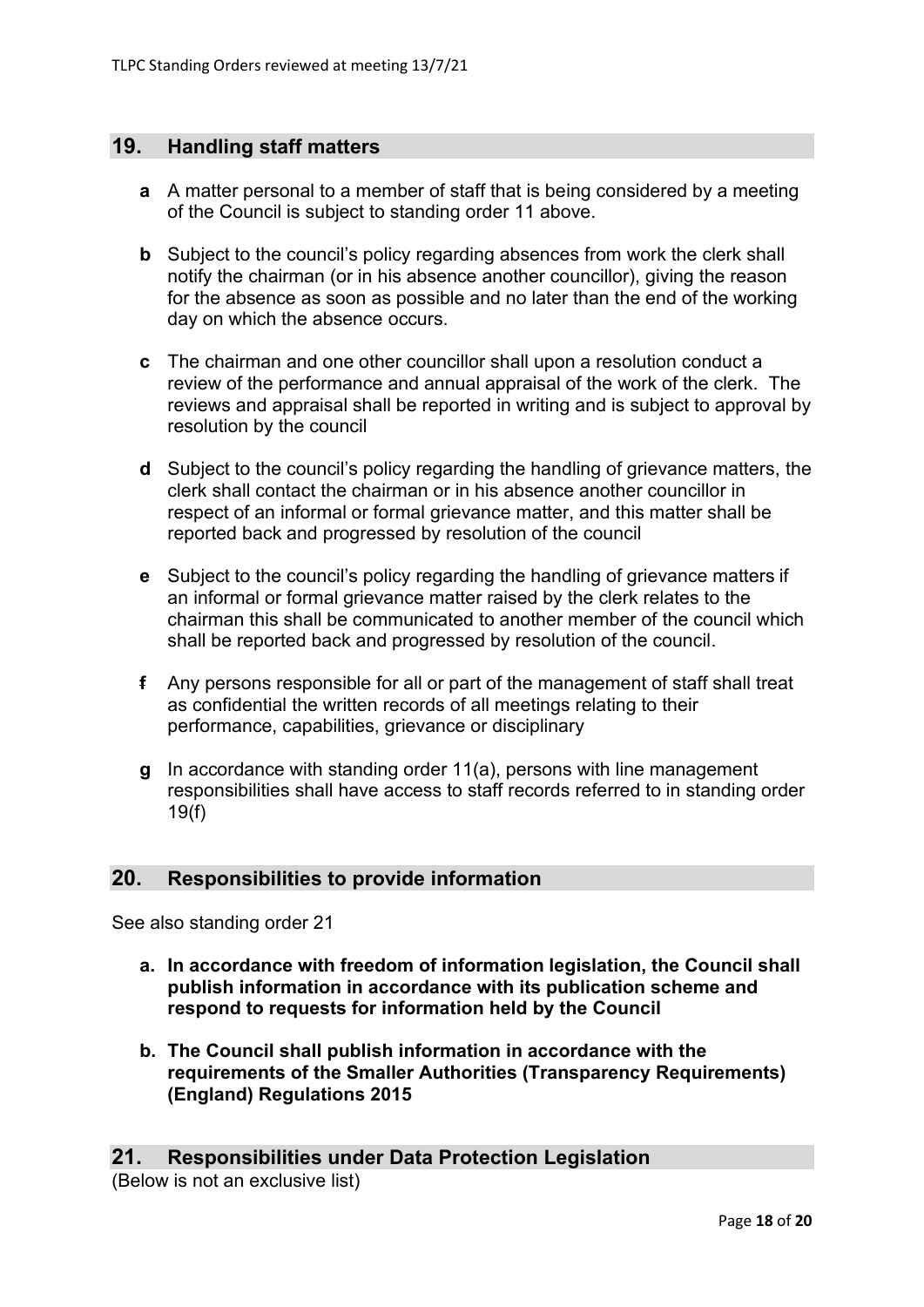See also standing order 11

- a **The Council may appoint a Data Protection Officer.**
- b **The Council shall have policies and procedures in place to respond to an individual exercising statutory rights concerning his personal data.**
- c **The Council shall have a written policy in place for responding to and managing a personal data breach.**
- d **The Council shall keep a record of all personal data breaches comprising the facts relating to the personal data breach, its effects and the remedial action taken.**
- e **The Council shall ensure that information communicated in its privacy notice(s) is in an easily accessible and available form and kept up to date.**
- f **The Council shall maintain a written record of its processing activities.**

#### **22. Relations with the press/media**

**a** Requests from the press or other media for an oral or written comment or statement from the Council, its councillors or staff shall be handled in accordance with the Council's policy in respect of dealing with the press and/or other media.

# **23. Execution and sealing of legal deeds**

See also standing orders 15(b)(xii) and (xvii) above.

- **a** A legal deed shall not be executed on behalf of the council unless authorised by a resolution.
- **b Subject to standing order 23(a) above, any two councillors may sign, on behalf of the council, any deed required by law and the Proper Officer shall witness their signatures**.

*The above is applicable to a council without a common seal.*

#### **24. Communicating with District and County or Unitary councillors**

**a** An invitation to attend a meeting of the council shall be sent, together with the agenda, to the ward councillor(s) of the District and County

## **25. Restrictions on councillor activities**

**a** Unless authorised by a resolution, no councillor shall: